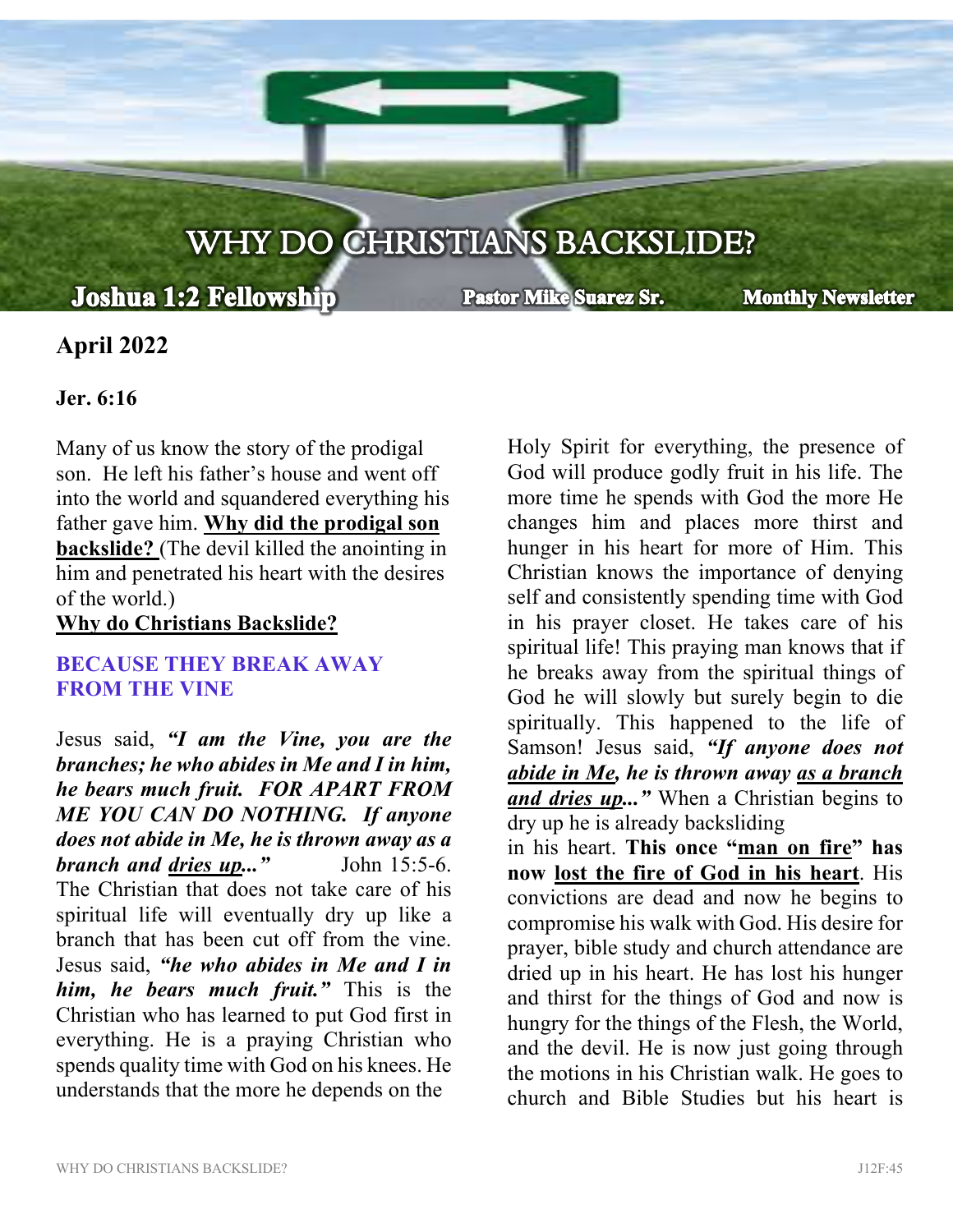2

already thirsty and hungry for the things of the world. The Christian who has broken away from the Vine and has dried up is in danger if he does not repent, to cross over to the devil's kingdom. (The World) Most dried-up Christians end up back in the world. If you are that dried up Christian, repent and come back to Jesus and by faith you will be connected back to Him.

#### **WHY DO CHRISTIANS BACKSLIDE?**

**BECAUSE THEY DON'T GUARD THEIR MINDS FROM THE FIERY DARTS OF THE DEVIL.**



Eph. 6:16 says, *"in addition to all, taking up the shield of faith with which you will be able to extinguish all the flaming arrows of the evil one."* Many Christians have not learned how to guard their minds from the devil's "flaming arrows." Why? They are baby Christians. They are ignorant to the Word of God. But for many Christians they allow the devil to penetrate their minds with those "flaming arrows" because they enjoy entertaining them in their minds. Many Christians entertain lustful thoughts, evil thoughts, impure thoughts, immoral thoughts and sexual thoughts in their minds. When they do this the devil is imparting his evil mind on them. When the devil is able to fill

the Christian's mind with his filth he will be able to penetrate the heart. **When the devil is able to penetrate the heart of the Christian he then puts** *desire* **in him**. (The devil has already captured the mind and will and now is working in his emotions.) **The devil is now filling your heart with 'DESIRE'** The desire to smoke crack, commit adultery, to fornicate, to do evil or whatever is sin before God. This Christian if he does not repent will soon backslide and commit the very sin that was in his heart. The shield of Faith will protect you from those "flaming arrows" of the devil. By Faith rebuke those evil thoughts in the Name of Jesus. Paul said, *"We are destroying speculations and every lofty thing raised up against the knowledge of God, and we are taking every thought captive to the obedience of Christ."* 2 Cor. 10:5 We have the power by faith to take every thought captive and to destroy and distinguish them. By doing this we can guard our minds from any thoughts that satan throws at us. By faith ask God to place a wall of fire around your mind, your family and the church. Plead the blood of Jesus upon your mind! When we saturate our minds with the Word of God, the Holy Spirit is able to renew our minds and He is also able to impart the mind of Christ in us. We must do our part and God will do His. Satan will everyday throw those flaming arrows at us but if we practice the Word of God we will defeat the devil. Billy Graham once said, "You cannot stop the birds from flying around your head, but don't let them make nests there." (Don't entertain those flaming arrows from the devil) Paul said, *"...whatever is true, honorable, right, pure, lovely..., if there is any excellence and if anything, worthy of praise, dwell on these*